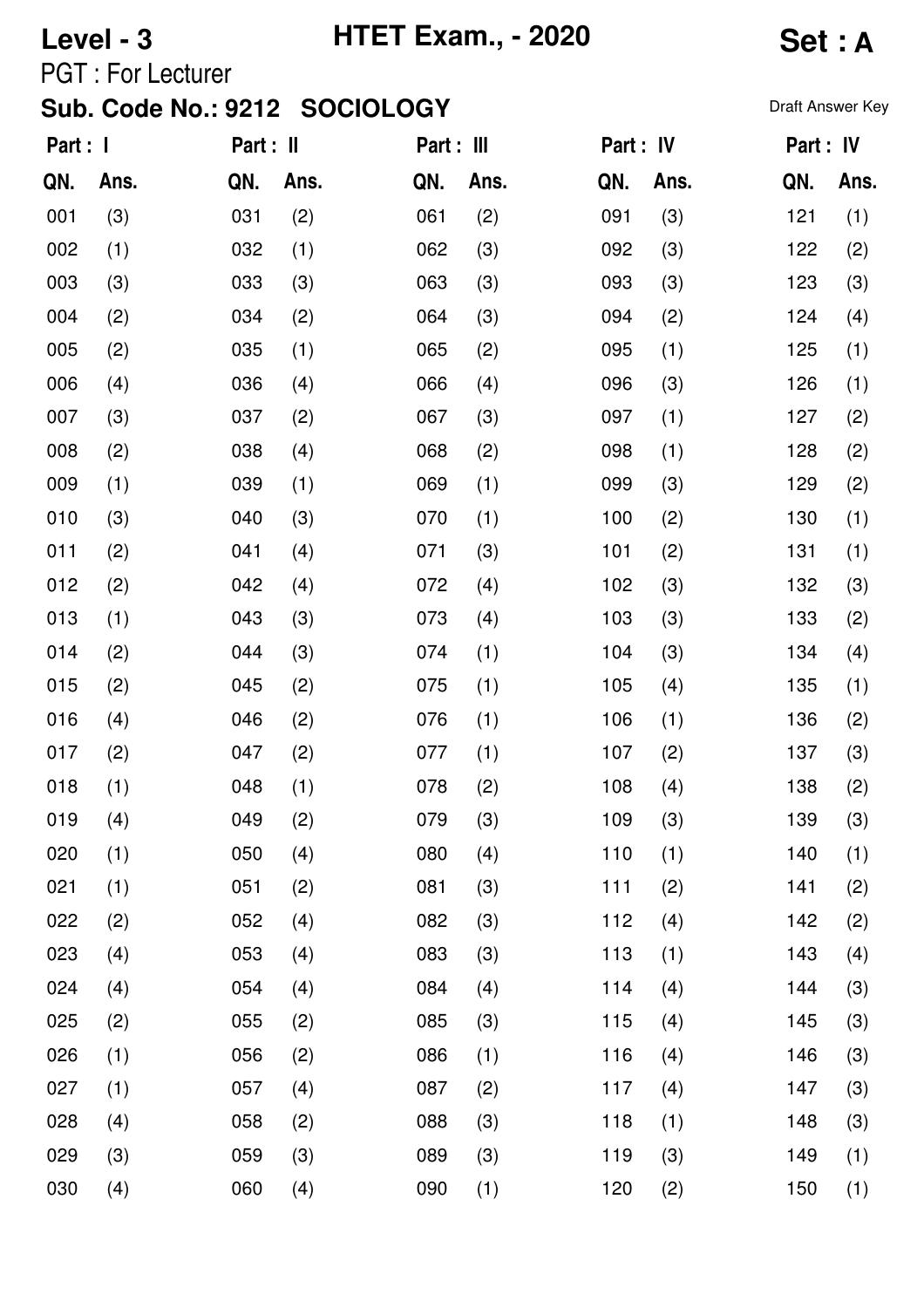# **Level - 3 HTET Exam., - 2020 Set : B**

PGT : For Lecturer

| Part : I |      | Part : II |      | Part : III |      | Part : IV |      | Part : IV |      |
|----------|------|-----------|------|------------|------|-----------|------|-----------|------|
| QN.      | Ans. | QN.       | Ans. | QN.        | Ans. | QN.       | Ans. | QN.       | Ans. |
| 001      | (4)  | 031       | (3)  | 061        | (4)  | 091       | (1)  | 121       | (3)  |
| 002      | (2)  | 032       | (2)  | 062        | (2)  | 092       | (3)  | 122       | (4)  |
| 003      | (4)  | 033       | (4)  | 063        | (1)  | 093       | (1)  | 123       | (1)  |
| 004      | (1)  | 034       | (4)  | 064        | (3)  | 094       | (2)  | 124       | (3)  |
| 005      | (4)  | 035       | (3)  | 065        | (1)  | 095       | (2)  | 125       | (1)  |
| 006      | (1)  | 036       | (4)  | 066        | (2)  | 096       | (3)  | 126       | (1)  |
| 007      | (1)  | 037       | (2)  | 067        | (1)  | 097       | (3)  | 127       | (1)  |
| 008      | (2)  | 038       | (1)  | 068        | (2)  | 098       | (4)  | 128       | (3)  |
| 009      | (4)  | 039       | (4)  | 069        | (1)  | 099       | (3)  | 129       | (2)  |
| 010      | (4)  | 040       | (3)  | 070        | (3)  | 100       | (4)  | 130       | (4)  |
| 011      | (4)  | 041       | (2)  | 071        | (4)  | 101       | (3)  | 131       | (4)  |
| 012      | (1)  | 042       | (1)  | 072        | (3)  | 102       | (1)  | 132       | (3)  |
| 013      | (3)  | 043       | (3)  | 073        | (3)  | 103       | (2)  | 133       | (2)  |
| 014      | (1)  | 044       | (1)  | 074        | (3)  | 104       | (4)  | 134       | (2)  |
| 015      | (4)  | 045       | (2)  | 075        | (1)  | 105       | (4)  | 135       | (3)  |
| 016      | (2)  | 046       | (4)  | 076        | (1)  | 106       | (2)  | 136       | (3)  |
| 017      | (3)  | 047       | (4)  | 077        | (4)  | 107       | (2)  | 137       | (4)  |
| 018      | (3)  | 048       | (2)  | 078        | (3)  | 108       | (2)  | 138       | (1)  |
| 019      | (3)  | 049       | (4)  | 079        | (2)  | 109       | (3)  | 139       | (1)  |
| 020      | (2)  | 050       | (3)  | 080        | (4)  | 110       | (3)  | 140       | (2)  |
| 021      | (2)  | 051       | (2)  | 081        | (2)  | 111       | (1)  | 141       | (3)  |
| 022      | (3)  | 052       | (2)  | 082        | (1)  | 112       | (3)  | 142       | (2)  |
| 023      | (1)  | 053       | (2)  | 083        | (3)  | 113       | (2)  | 143       | (2)  |
| 024      | (2)  | 054       | (1)  | 084        | (1)  | 114       | (3)  | 144       | (4)  |
| 025      | (1)  | 055       | (2)  | 085        | (4)  | 115       | (1)  | 145       | (1)  |
| 026      | (2)  | 056       | (4)  | 086        | (3)  | 116       | (2)  | 146       | (1)  |
| 027      | (2)  | 057       | (2)  | 087        | (3)  | 117       | (3)  | 147       | (4)  |
| 028      | (2)  | 058       | (4)  | 088        | (3)  | 118       | (3)  | 148       | (1)  |
| 029      | (2)  | 059       | (2)  | 089        | (3)  | 119       | (3)  | 149       | (2)  |
| 030      | (1)  | 060       | (4)  | 090        | (3)  | 120       | (1)  | 150       | (1)  |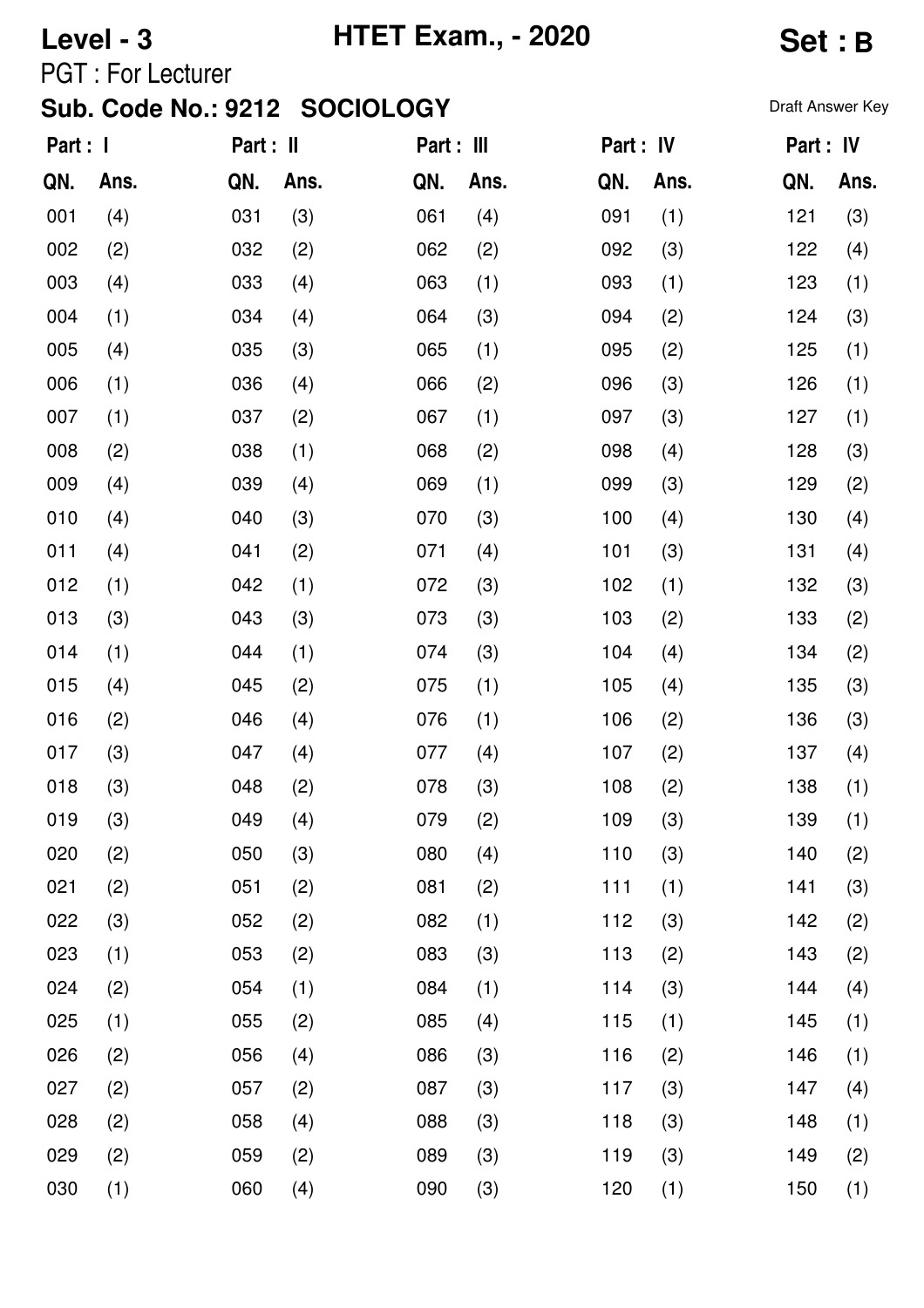# **Level - 3 HTET Exam., - 2020 Set : C**

PGT : For Lecturer

| Part : I |      | Part : II |      | Part : III |      | Part : IV |      |     | Part : IV |
|----------|------|-----------|------|------------|------|-----------|------|-----|-----------|
| QN.      | Ans. | QN.       | Ans. | QN.        | Ans. | QN.       | Ans. | QN. | Ans.      |
| 001      | (1)  | 031       | (4)  | 061        | (3)  | 091       | (2)  | 121 | (1)       |
| 002      | (4)  | 032       | (4)  | 062        | (3)  | 092       | (2)  | 122 | (2)       |
| 003      | (2)  | 033       | (2)  | 063        | (1)  | 093       | (1)  | 123 | (4)       |
| 004      | (3)  | 034       | (3)  | 064        | (3)  | 094       | (3)  | 124 | (2)       |
| 005      | (1)  | 035       | (1)  | 065        | (2)  | 095       | (4)  | 125 | (3)       |
| 006      | (3)  | 036       | (2)  | 066        | (2)  | 096       | (1)  | 126 | (3)       |
| 007      | (1)  | 037       | (1)  | 067        | (4)  | 097       | (1)  | 127 | (2)       |
| 008      | (2)  | 038       | (1)  | 068        | (1)  | 098       | (2)  | 128 | (1)       |
| 009      | (2)  | 039       | (3)  | 069        | (1)  | 099       | (4)  | 129 | (1)       |
| 010      | (1)  | 040       | (2)  | 070        | (3)  | 100       | (3)  | 130 | (2)       |
| 011      | (3)  | 041       | (4)  | 071        | (1)  | 101       | (4)  | 131 | (3)       |
| 012      | (4)  | 042       | (3)  | 072        | (3)  | 102       | (3)  | 132 | (1)       |
| 013      | (3)  | 043       | (4)  | 073        | (1)  | 103       | (1)  | 133 | (1)       |
| 014      | (4)  | 044       | (2)  | 074        | (4)  | 104       | (3)  | 134 | (4)       |
| 015      | (2)  | 045       | (3)  | 075        | (2)  | 105       | (2)  | 135 | (2)       |
| 016      | (4)  | 046       | (4)  | 076        | (4)  | 106       | (2)  | 136 | (1)       |
| 017      | (2)  | 047       | (2)  | 077        | (4)  | 107       | (2)  | 137 | (1)       |
| 018      | (4)  | 048       | (1)  | 078        | (1)  | 108       | (3)  | 138 | (2)       |
| 019      | (2)  | 049       | (2)  | 079        | (3)  | 109       | (2)  | 139 | (3)       |
| 020      | (1)  | 050       | (2)  | 080        | (2)  | 110       | (3)  | 140 | (1)       |
| 021      | (1)  | 051       | (4)  | 081        | (3)  | 111       | (1)  | 141 | (3)       |
| 022      | (4)  | 052       | (2)  | 082        | (3)  | 112       | (3)  | 142 | (4)       |
| 023      | (2)  | 053       | (2)  | 083        | (1)  | 113       | (3)  | 143 | (3)       |
| 024      | (2)  | 054       | (2)  | 084        | (3)  | 114       | (4)  | 144 | (1)       |
| 025      | (3)  | 055       | (4)  | 085        | (3)  | 115       | (3)  | 145 | (4)       |
| 026      | (4)  | 056       | (4)  | 086        | (4)  | 116       | (3)  | 146 | (3)       |
| 027      | (2)  | 057       | (4)  | 087        | (1)  | 117       | (3)  | 147 | (1)       |
| 028      | (1)  | 058       | (2)  | 088        | (3)  | 118       | (3)  | 148 | (4)       |
| 029      | (1)  | 059       | (4)  | 089        | (2)  | 119       | (2)  | 149 | (4)       |
| 030      | (2)  | 060       | (3)  | 090        | (3)  | 120       | (1)  | 150 | (2)       |